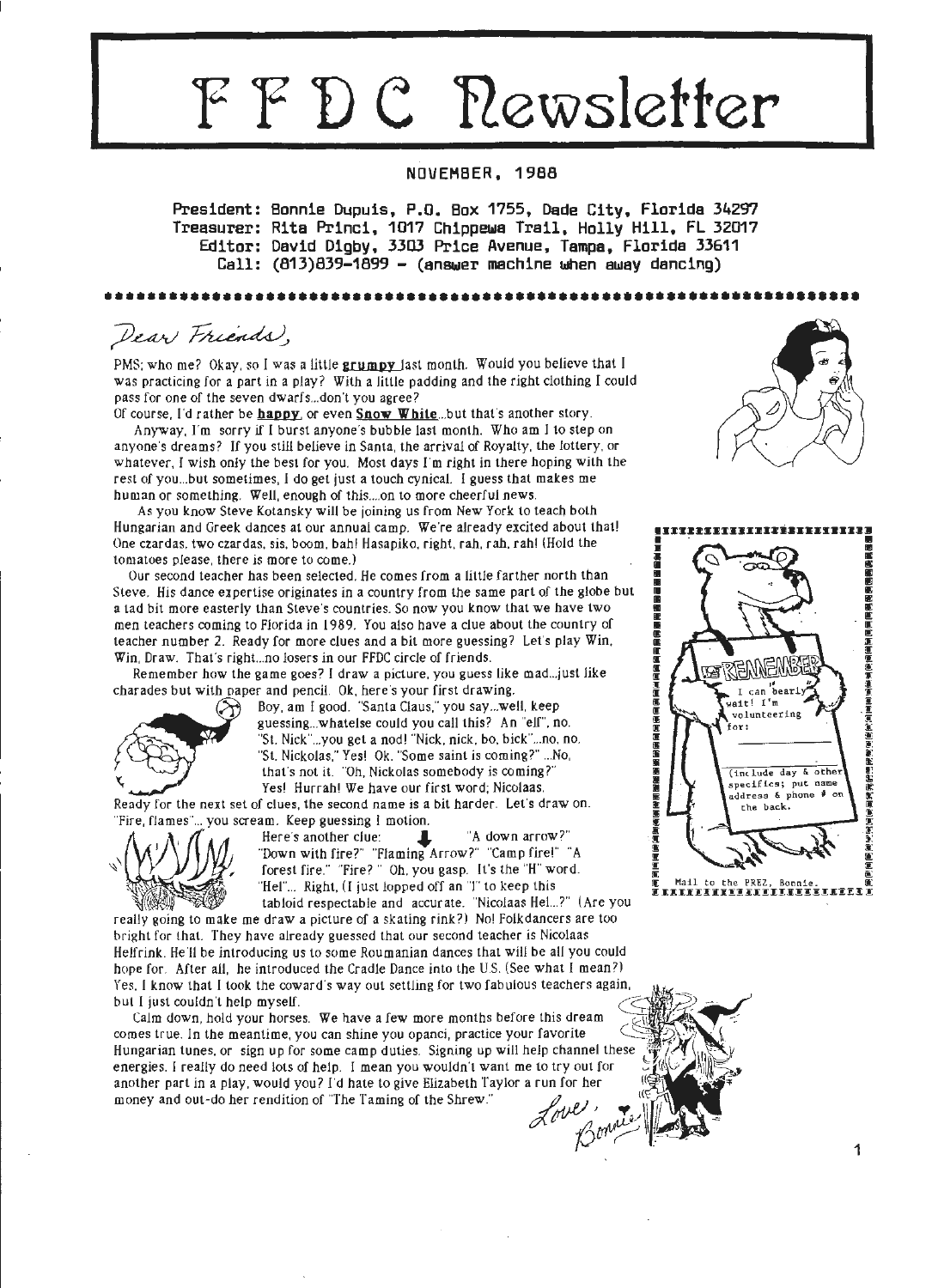#### \*\*\*\*\*\* FOLK FEST FINALLY FLIES \*\*\*\*\*\*

(Maybe that's because Tiffany helped us keep them all zipped ... the flies, that isl Andy DID suggest that I use a "foolish heading" this month, but I thought we should all be more serious than that.)

# WISE SAGE STRIKES OUT

Last month we had a young dancer asking: "Oh wise sage, where can I go folk dancing for three days in a row, without leaving Florida?"

By now, some of you may already know that the wise and learned kolovoda (dance leader) erred while stroking his beard. Two days, OK, come to Tampa on Saturday, November 12. Dance that night and go see the Folkfest on Sunday afternoon, and then go to the afterparty and dance some more.

But Friday is ARMISTICE DAY, and the City of Tampa insists that we take the day off ... or at least stay away from their Recreation Center. We tried to find another place to dance, but couldn't afford the ones we found, so there is NO DANCING on FRIDAY, NOVEMBER 11, but the rest of the schedule remains valid. (And see map on next page.)

#### TICKETS STILL AVAILABLE

It's almost too late to order your tickets early, of course, but to a almost too late to order your tickets <u>early</u>, or course, but the sure to get some. Send \$4 per ticket to: Andy Pollock, 6104 N. Webb #1102, Tampa, FL 33615. Or call him at (813) 882-4472. If you DID order them early and said you'd pick them up at the Saturday party, please don't forget to do so. (You can ask Andy for tickets that night, even if you didn't order any, but they may be all gone by then!)

### COUNTRIES REPRESENTED in the SHOW:

Our guests will be St. Petersburg's Grupo Mexicana Folklorico, with wonderful costumes, concluding with the Mexican Hat Dance. Other delights include some lesser known Portuguese dances to be performed by Sarasota, Orlando's new Bulgarian set as well as their famous "Oktoberfest" set, three (brand) New Israeli Dances, plus live

music for the Yugoslavian set and part of the Norwegian set, as done by various Tampa subgroups. And yet more than this, even! Another question to be addressed (by Tampa) is: "Will Jeff and Dylan slap themselves silly doing the (Hungarian) Szekely Verbunk?" siap themselves silly duing the (nungalian) <u>Szekely verbunn</u><br>See you all at the party, especially you, Tiffany Teardrop. see you all at the party, especially you, Tiffany Teardrop.<br>(Maybe I'll make only a <u>prediction</u> at the Saturday party, so as not to

cause the World to LOSE FOREVER any hope of seeing "Installment O".) -- Andy Pollock

#### 

#### LET'S UP THE ANTE A LITTLE!

Just to keep things interesting, I'll match Tiffany's offer (of last month) with one of my own. Should anyone correctly identify the REAL Tiffany Teardrop, thus winning "Installment O", AND should that person also agree to let me PUBLISH said Installment 0, here in your person also agree to idt me robbion sold installment o, neit in your ANOTHER secret pseudonym that has been used by one of our Florida folkdancersl (although not necessarily in this newsletter.)

- David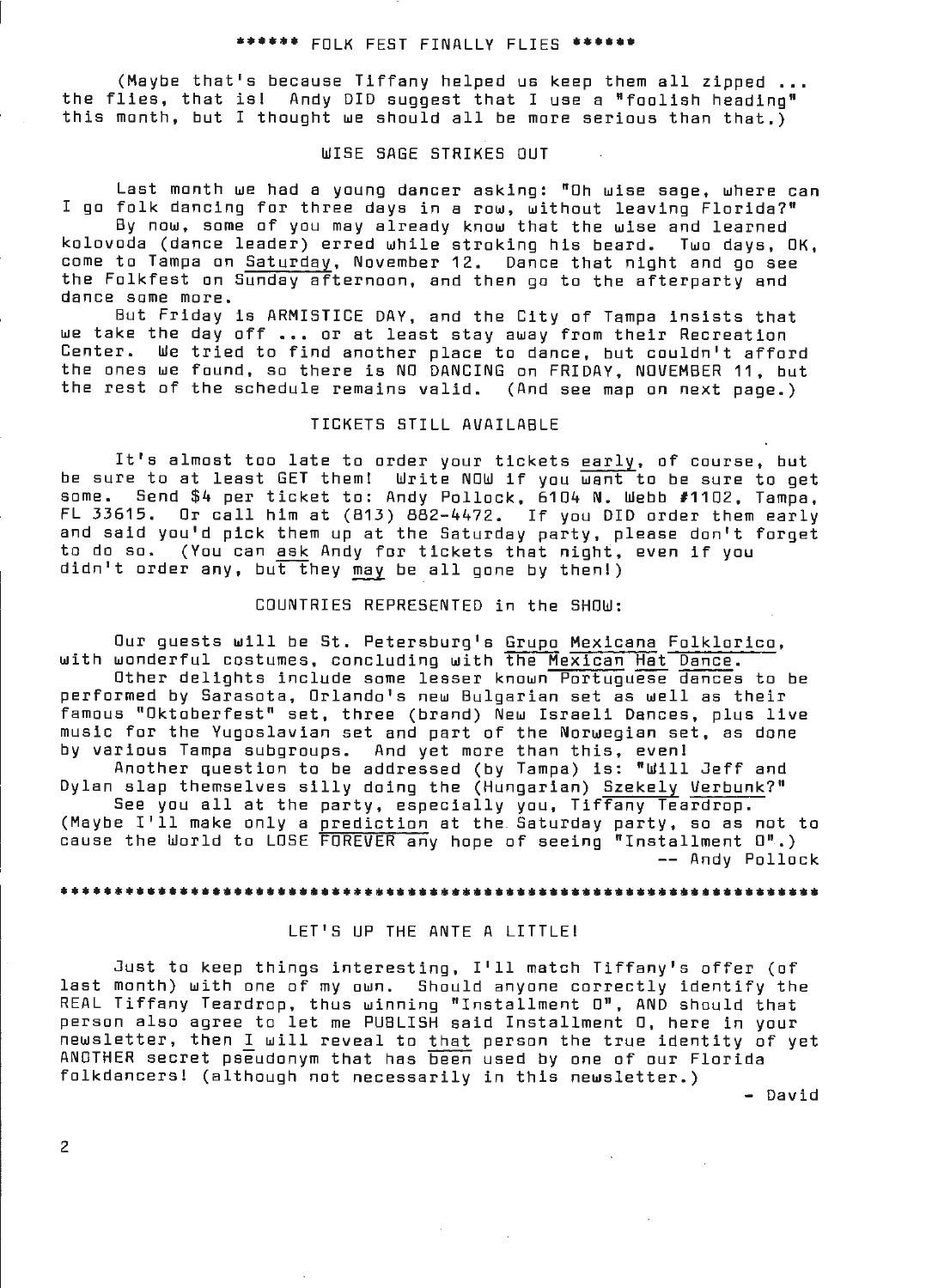# "SPECIAL EVENT" ANNOUNCEMENTS

November 3 - Pasco-Hernando CC W, 7pm - Tziganka Russian Gypsies sing, dance and play funny looking instruments. - (813) 847-5313 November 10 - Tampa, 7:30pm - Birthday Party for everyone having a birthday in November. Others come help celebrate, & bring the food. 3303 Price Ave, 838-1899.

#### 1988 FOLK FEST SCHEDULE

FRIDAY NOV.11: NO Dancing at Hunt Center - CLOSED FOR HOLIDAY -

SATURDAY NOV.12: 6- 7:30pm Potluck at Hunt Center (possible to dance during this time, too)

> 7:30- 11pm Free Dance Party at Hunt Center (NOTE: This party is open to all, regardless of attendance or participation in the show.)

| SUNDAY NOV. 13: | 10AM- noon   | REHEARSAL        | (All at    |
|-----------------|--------------|------------------|------------|
|                 | $1PM - 1:30$ | REHEARSAL        | Performing |
|                 | 1:30-2PM     | PREPARE FOR SHOW | Arts       |
|                 | 2PM          | SHOW             | Center)    |

AFTER PARTY at MARIA PASETTI'S following the show. 3217 Arch, Tampa with dancing on the deck if no rain.

November 19 - Gainesville, Dldetime Dance - 8 pm, (Teaching at 7:30) \$3. Northeast Rec Center, 516 NE 2nd Ave. (904) 495-2243

November 19-20 - White Springs, Fiddle & Dance workshops, \$55, Stephen Foster State Culture Center. Contact Riki Saltzman, (904) 397-2192. December 4 - Pasco-Hernando Community College West, 3pm, Frula, Yugoslav dance company. (813) 847-5313

December 17 - Gainesville, Oldetime Dance - 8 pm, \$3. (904) 495-2243 December 27-January 1, 1989 - Micanope Music and Dance Camp at Camp Ocala. Contact Micanope Music & Dance Camp, PO Box 12135, Gainesville, FL 32604 - or call (904) 495- 2243 .

February 1?-20, 1989 - FLORIDA FOLK DANCE CAMP at Camp Ocala, starring Steve Kotansky (Greek, Hungarian) & Nicolaas Helfrink (Roumanian)

February 17-19 CURSES, FOILED AGAIN!

Once more, the annual St Petersburg International Folk Faire Somethingorother will just have to get along without any of the really serious folkdancers in attendance, because WE will all be up at Camp Ocala that weekend for the Annual Folk Dance Camp! ( But see below)

#### 

SPIFFS DOES HAVE THEIR CLASS GOING AGAIN, HOWEVER!

Every Sunday afternoon: 22nd St & 1st Avenue N (\$2/single, \$3/couple) 1:30 pm - Warm-ups/Emphasis on Rhythm, Co-ordination, Basics & Tempos. 2:00 pm - Easy Folk and Line Dances.

2:30 pm - Intermediate & Advanced Dances, Requests & suggestions.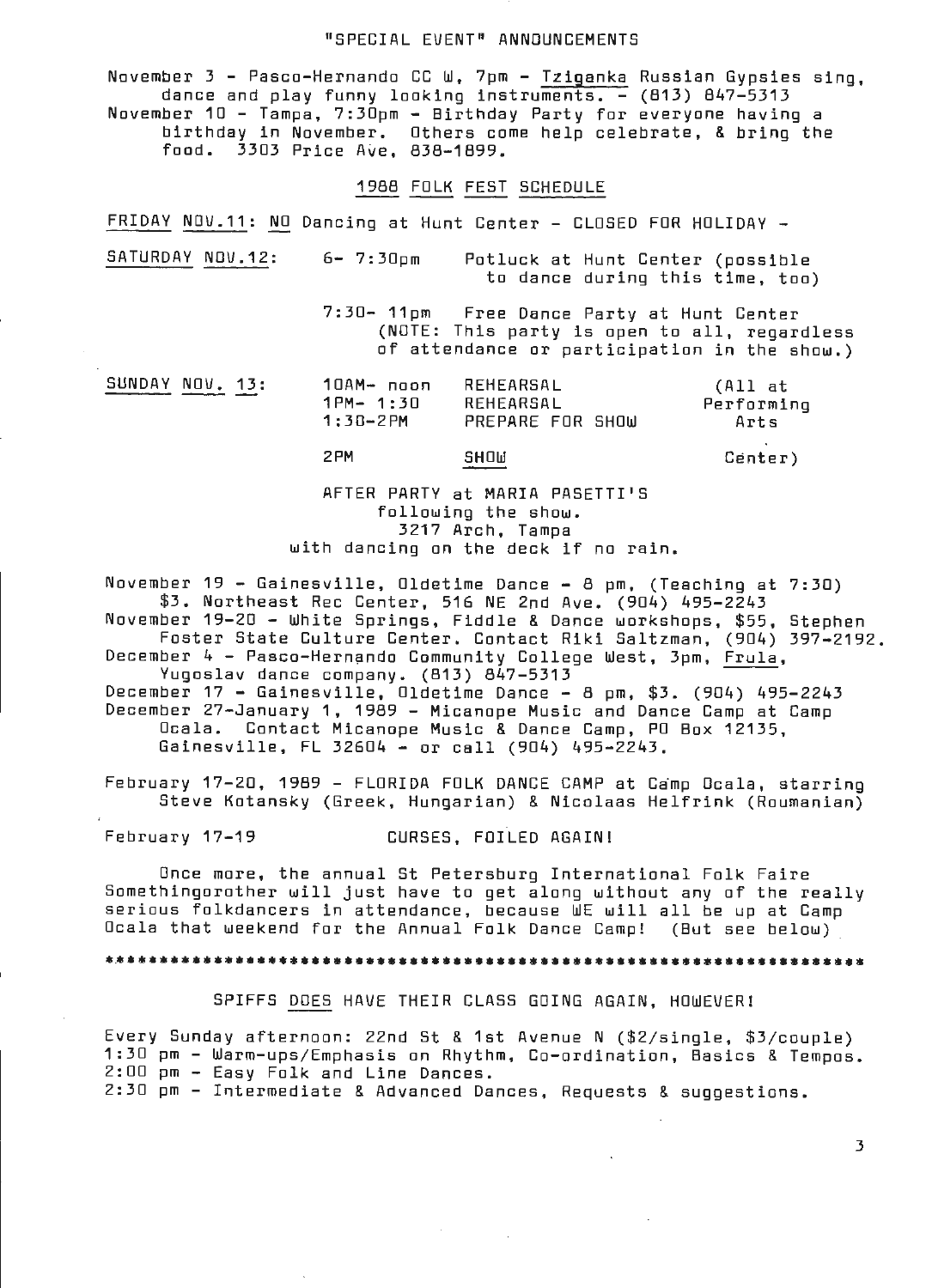#### TAMPA TRIVIA

Betty Dowd has just returned from her three weeks vacation in South America, where she visited Ecuador and Argentina. While in Ecuador, she took an exciting tour in the Amazon jungle. In Argentina she visited Iguazu, the largest waterfall in the World, which became famous after Mrs. Franklin  $\bar{D}$ . Roosevelt saw it and exclaimed: "poor, poor Niagra Falls!"

Terry Abrahams also just returned from her trip to Australia and New Zealand ... Her daughter is married to the manager of a "pub" in Sydney, which is a bit more of a public establishment than we would use that name for here, since it includes several bars and restaurant areas and a small hotel. She also reports that food is a lot more expensive in New Zealand.

AND, she solved the little mystery about whose baby it was that we reported last month. -- Well, maybe you knew that our former treasurer, although known professionally (and to us) as Eileen Jacobs, is also married to Sherman Slone, but I certainly did not. Now that we got it straight, congratulations all over again!

# ••••••••••••••••••••••••••••••••••••••••••••••••••••••••••••••••••••••

(This letter from Gretel Dunsing SHOULD have made it into the last issue, but somehow it missed. A more recent note to Jacqui Davis indicates that it is still appropriate. Gretel helped us organise this crazy outfit some seventeen years ago.)

9/1/88

#### Dear David,

Every time I receive the FFDC newsletter I want to write and today I shall do it.

I am doing very well now, completely recuperated, first from the ill effects of Lauoxiu-Timopfic which brought me near death in Sept. '87 and then from a bad case of shingles, which gave me bad pains in May, June and July, with tolerable pains by now.

I am housebound because of my arthritis but feel happy and<br>content. I have a housekeeper every 7-10 days, who also does me I have a housekeeper every 7-10 days, who also does my shopping. I do my own cooking, treat myself well and enjoy visits with people who "come by". Greetings to my folk dance friends. Yours, - Gretel Dunsing

••••••••••••••••••••••••••••••••••••••••••••••••••••••••••••••••••••••

#### SARASOTA SIZZLERS

There's dancing here several nights a week. On Mondays, couples dance at Holmer's "Marienborg"; Tuesdays, it's Scottish with the Whiteheads; Wednesdays at the Unitarian Church with the Millets; Thursdays at St Boniface on Siesta Key with the Babiaks, the Norris girls and special instructor Jeff Flynt.

The Bablak Dance Ensemble is having a busy season with five performances completed and five more to go in October. They have been dancing at high school fairs, nursing homes, and the Opera Society and Democratic Party fund raisers.

On October 29th, the Babiaks will present a Portuguese workshop at the university in Louisville, Kentuckey. During the summer they introduced Portuguese dances in Charleston, SC and Williston, VT.

In December, Dejan Simeonowski will arrive from Belgrade to complete plans for his summer tour to Yugoslavia. (See ad this issue.)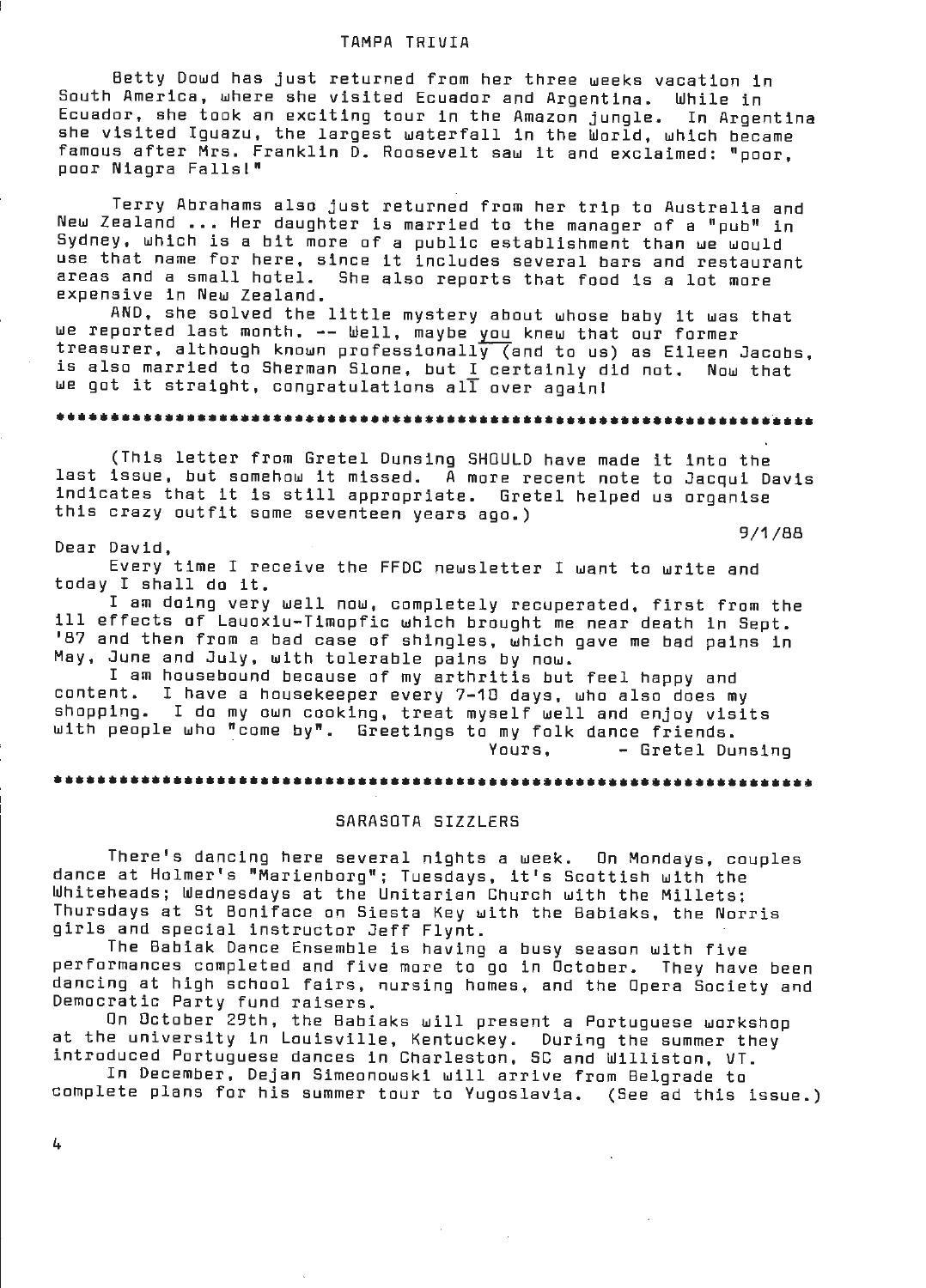In our last installment, gorgeous Alex Arkan had been kidnapped in Bulgaria and Ethel Ann was riding in a car with none other than the VOICE who was about to tell all.

"My name is Richard Racenica. I'm with the AFF," said the VOICE. "What's the AFF?" asked Ethel Ann.

"It stands for the ASSOCIATION for FREEDOM in FOLKDANCING. Your husband Alex is one of our agents. He's here in Bulgaria on a SECRET MISSION to retrieve some valuable information on the nature of folkdancing. Those men who kidnapped him are with the SEP. You can tell an SEP man a mile away; they always wear gray suits with narrow gray ties."

"What's SEP?" interrupted Ethel Ann.

"SOCIETY for ETHNIC PURITY. They are **very** anxious to get their hands on the same information so that they can destroy it. They fear it would go against everything they've ever preached."

"I don't quite understand," said Ethel Ann.

"We have reason to believe that this information would provide documentation to prove that certain dances were not meant to be done in segregated lines..."

"You mean . . .," cut in Ethel Ann.

"Exactly! Men and women dancing together . . holding hands in the same line, even in the tiniest of villages."

Ethel Ann gasped.

"Furthermore, we have reason to believe that the women's styling may actually be just as flashy as the men's and that the people who created these dances in the first place don't really care who dances with what style as long as everyone has fun."

"OH, wow," breathed Ethel Ann.

"Yes," said Richard, "I'm sure you can see the repercussions this information could have for the SEP if it were made known to the general public."

"But did Alex have this information yet? We've only been here two days. I don't know when he could have got it."

Richard chose not to tell Ethel Ann about the night in Lost Wages. He figured she and Alex had enough trouble ahead of them without bringing that subject up. He said, "I don't know if he had it yet or not. What matters is that the SEP thinks he has it. That's why they kidnapped him."

"What will they do to him?" asked Ethel Ann.

"First they'll search him and interrogate him. If that proves fruitless, which I'm sure it will, knowing Alex, they'll TORTURE him."

"What kind of torture?" asked Ethel Ann weakly.

"Well, first they'll probably force him to do ethnically asymmetrical dances for a 24 hour period. Every time he makes a mistake and does something symmetrical, the person in line behind him will stomp on his toes."

Ethel Ann was beginning to feel sick.

"Don't worry, "said Richard, "Alex has had special training in ETHNIC ASYMMETRY. I'm sure he will survive. It's the ne xt phases of torture that can be BRUTAL. Are you sure you want to hear about them?"

"Yes," whispered Ethel Ann.

"They'll force him to listen to 48 hours of FOLKDANCE ANNOUNCEMENTS, and if that doesn't break him, they'll tie him to a chair, force him to watch reruns of Gilligan's Island and eat artificially flavored snack cakes."

(continued on next page)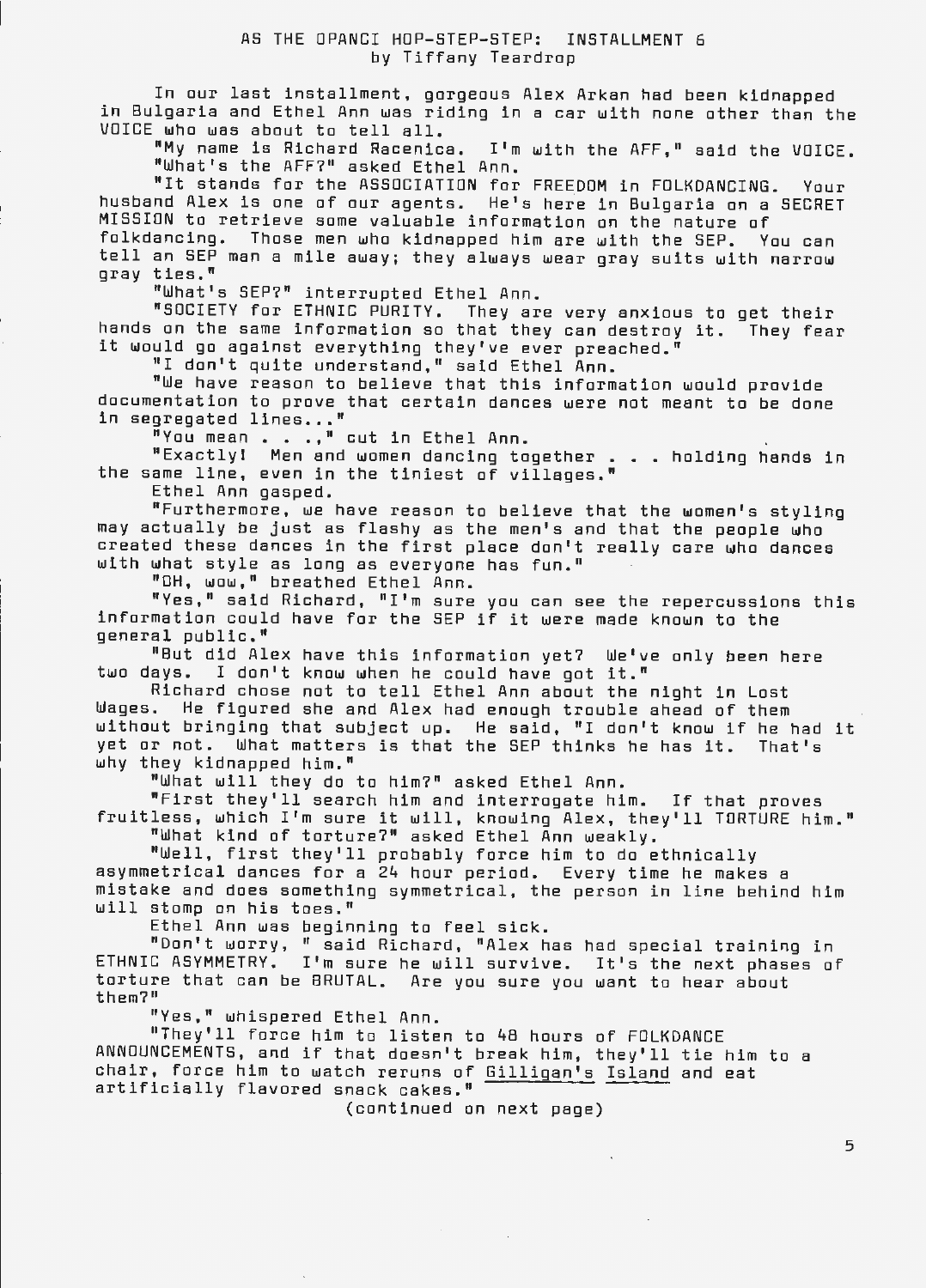#### (continued from previous page)

Ethel Ann fainted. When she came to, Richard said, "Don't worry,<br>Ethel Ann. Alex will be all right. He has PROTECIION." Alex will be all right. He has PROTECTION." "What kind of protection?"

"I'm not at liberty to disclose that at this time, but I can assure you, he will be all right. He's very resourceful. I do know he loves you. He didn't want you involved in this; that's why he never told you about it. But he wanted you with him. He couldn't stand the thought of being without you. Right now we HAVE to get you out of here. Alex would never forgive me or himself if anything happened to you. Here's the airport. We've got 5 minutes to get to the plane."

Well, Fellow Folkdancers, this is indeed SERIOUS. Will Ethel Ann make it safely out of Bulgaria? Will Alex survive the TORTURE? What kind of protection DOES he have? If he really loved Ethel Ann, WHY would he risk bringing her with him on a DANGEROUS mission? Don't miss our next exciting installment, and remember, don't talk while someone ls teaching a dance, even if you already know the dance. It's not nice! I remain yours faithfully,

Tiffany Teardr\_op

| $\blacksquare$                                                       | THE BALKAN FESTIVAL OF DANCE                                                                                                                                                  | $\left[ \bullet \right]$                                                                                                        |  |  |  |
|----------------------------------------------------------------------|-------------------------------------------------------------------------------------------------------------------------------------------------------------------------------|---------------------------------------------------------------------------------------------------------------------------------|--|--|--|
| $\blacksquare$                                                       | JUNE 21 - JULY 10, 1989                                                                                                                                                       | $\left(\mathbf{K}\right)$<br>$\left(\blacksquare\right)$                                                                        |  |  |  |
| $\blacksquare$<br>$\begin{array}{c} \square \end{array}$             | \$1820 TOUR PRICE INCLUDES                                                                                                                                                    | $\blacksquare$                                                                                                                  |  |  |  |
| $\begin{bmatrix} \blacksquare \\ \blacksquare \end{bmatrix}$         | ROUND TRIP AIRFARE: New York Kennedy Airport ->> Belgrade                                                                                                                     | [10]                                                                                                                            |  |  |  |
| 0<br>$\left[\rule{0pt}{10pt}\right]$                                 | 19 DAYS IN YUGOSLAVIA: Serbia, Macedonia, Croatia<br>LODGING IN FINE HOTELS: ALL MEALS: fabulous Yugoslav cuisine<br>TRAVEL IN LUXURY COACH to Nis, Skopje, Kosovo, Dubrovnik | $\blacksquare$<br>$\blacksquare$<br>$\blacksquare$                                                                              |  |  |  |
| 0<br>$\Box$                                                          | SIX DAYS AT BALKAN FESTIVAL IN OHRID, MACEDONIA<br>Classes in Serbo-Croatian for tourists & dancers                                                                           | $\left[\begin{matrix}\ddot{\phantom{a}}\end{matrix}\right]$<br>$[\blacksquare]$                                                 |  |  |  |
| 0000                                                                 | Opportunities to purchase custom-made costumes<br>THE SCHEDULE IS PLANNED TO INTEREST NON-DANCING SPOUSES & FRIENDS                                                           | $(\blacksquare)$<br>$\qquad \qquad \textbf{(a)}$                                                                                |  |  |  |
| $\begin{bmatrix} \blacksquare \end{bmatrix}$                         | YUGOSLAV HOSTS: DEJAN & TRAJCE SIMEONOVSKI of Belgrade<br>ESCORTED BY DEMETRIUS & SHIRLEY BABIAK of Sarasota<br>FLIGHTS ARRANGED BY NIKI of Gulliver's Travels 813/952-0062   | $\left[ \blacksquare \right]$<br>$\left[ \blacksquare \right]$<br>$\left(\blacksquare\right)$<br>$[{\color{red} \blacksquare}]$ |  |  |  |
| $\Box$<br>$\Box$                                                     | SEND \$200 deposit to YUGO FOLK DANCE TOUR<br>1742 Joyce Street, Sarasota, FL 34231                                                                                           | $\left( \mathbf{M}\right)$<br>$[\mathbf{m}]$<br>$\begin{bmatrix} \mathbf{u} \end{bmatrix}$                                      |  |  |  |
| $\Box$<br>$\begin{bmatrix} \blacksquare \end{bmatrix}$<br>Ő          | Brochures and itinerary will be sent on receipt of your deposit<br>If you have any questions, telephone Babiaks 813/966-1847 or NIKI                                          | $[\blacksquare]$<br>$\begin{bmatrix} \blacksquare \end{bmatrix}$                                                                |  |  |  |
| $\Box$<br>$\blacksquare$                                             | Tour price is based on airfare quoted 9/88; departures could vary.                                                                                                            | $\left[ \blacksquare \right]$<br>$(\blacksquare)$                                                                               |  |  |  |
| $\left[ \blacksquare \right]$<br>最后自由自由自由自由自由自由自由自由自由自由的也也相当自由自由自由自由 |                                                                                                                                                                               |                                                                                                                                 |  |  |  |
|                                                                      | ********** THE SHERLOCK HOLMES CORNER                                                                                                                                         |                                                                                                                                 |  |  |  |

Please notice that you saw it here first. The clue to remember for this month is that Tiffany Teardrop IS, after all, a writer of FICTION. Any resemblance to real people, events or places was PLANNED that way -- as a resemblance, that is. Why should any of us believe there actually exists such a thing as Installment 0, for instance? I haven't seen it, have you? We'll just have to wait for the party after the Folk Fest -- to see whether or not somebody wins it! - David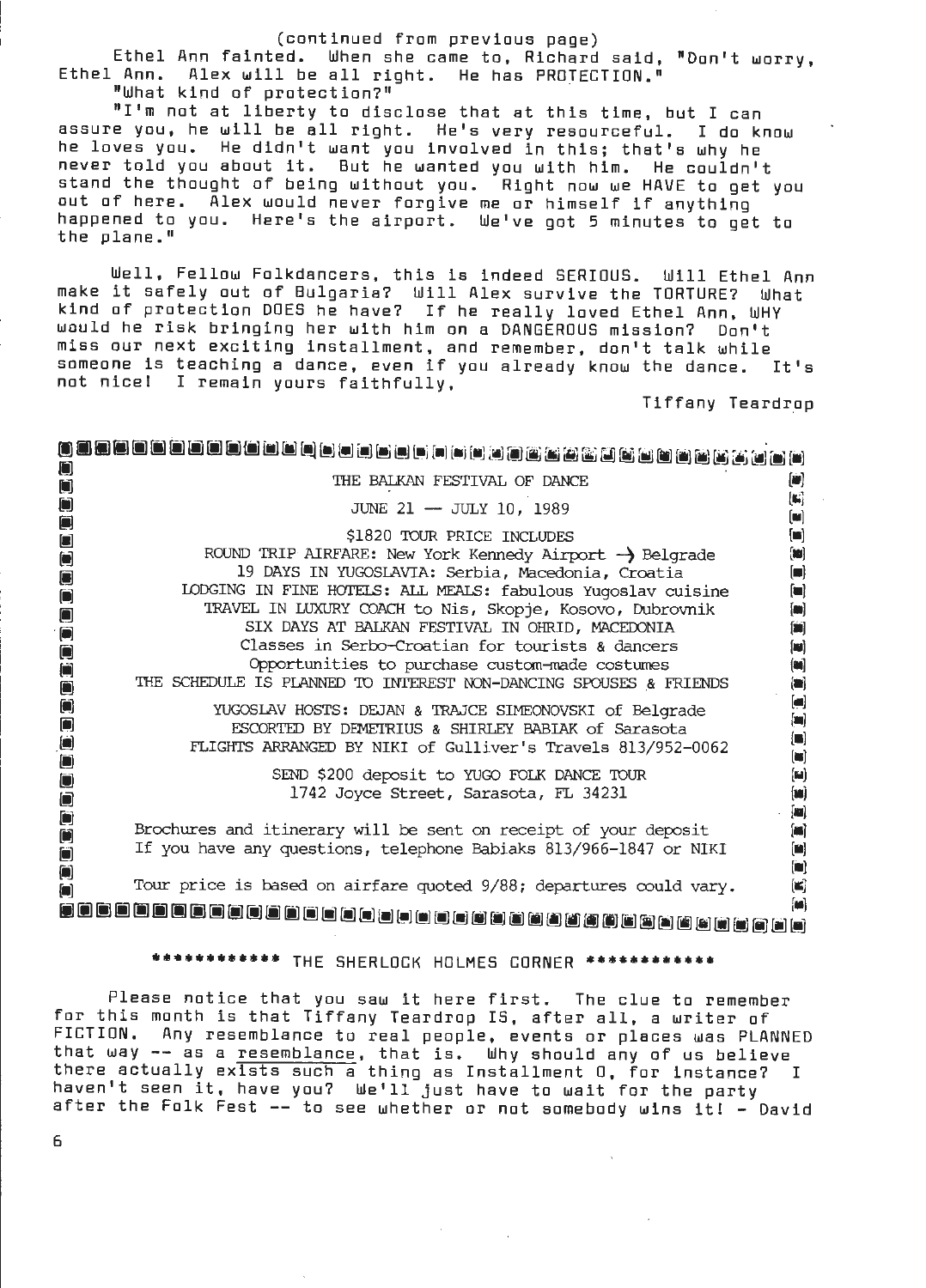

Hear Ye, Hear Ye...the festivities are closer than you think!

So, you're beginning to get excited about camp, huh? Well, I'll bet you've been sitting around with your folkdance friends just wondering what you can do to be a part of all the festivities. Lucky you.... I've been looking at last year's list and adding to it on the basis of the experience I accrued at the 1988 camp. Happily, I can report that sure enough there will be a job which you can **do** to be a part of the 1989 camp. So, see, you are lucky.

Please feel free to volunteer for one or more jobs as soon as possible. You see, if I think that no one will be doing it, I **will** have to turn into the Little Red Hen....and personally I'd rather not be a chicken ... it's boo for the FFDC presidential **image.** 

Which of the following opportunities suit your

fancy? To keep momentum going and the majority of dancers happy w1th **a wioo** variety of dances , you might use your special talents to: Program Friday evening ( heavy on the mixers, meet, and mingle dances) Program Saturday evening Program Sunday evening

> Keep the coffee pot full Fri. eve, Sat. , Sun., or Mon.

> Wipe tables after meals Fr1. eve, Sat., Sun., or Mon.

Bring tapes or records for evening dance parties (include index for programmer) Bring tape recorder and sound system  $-$  Set-up Bring back up recorder and sound system Bring record player - Set-up Bring portable microphone for teacher use

( Let me know 1f you have one 1n case we need one of the follow tng)

Slide projector Movie projector 16 mm, 8 mm Video camera set up

Feel hospitable? I'll need some ambassadors to: P tck up one of the teachers at airport House him tf necessary and bring bedilng and towels for him

camp schedule ( feel like rhyming, or showing your creative style?)

Print syllabus at low or no cost....give me your<br>best price if applying for this.

Bring and play Instrument ( which one?) This has been requested by many ... can you help us? Name tags ( Bonnie) Auction Table set up including bid slips, etc. (Rita, I think) Registration Table set up (Bonnie)

Could you help us create a richer atmosphere by bring decorations for the evening meals for just one table ... cloths, centerpieces, placemats, or whatever your heart desires ... let your creative whims **get** the better of you ... you'll be setting tt up the way you like. Table decorations

Dining room decorations (?) have any ideas Thracian Bazaar set-up ( part of dining room) Pot-luck set-up in dining room (arrive Fri. by 5:30)

Dance hall decorations (Bonnie) and

Record sales table set-up & decoration

Check cabins pr tor to camp (early arrival  $necessary 4:00$ ) Check cabins after camp (late departure Mon.) cabin assignments ( Bonnie) .

Set up campfire (Charlie will provide the wood, you do the rest) Bring marshmallows & cooking sticks or make "somemores"

Saturday Snack (money is budgeted for this) Sunday Snack (money provided for this) Bring easy clean popcorn maker and Ingredients for on-going weekend snack. No one should go hungry. This can be your pot-luck contribution.

Shop for miscellaneous grocery ttems for camp. We are looking to save money at the base or at a discount grocery/warehouse. I will need some paper/plastic type Items, hot chocolate, **wine,**  and some special cook Ing Ingredients for the cook for our ethnic fare. A specific list will be provided.

You· II need to shop and brtng Items to camp Friday.

Design T-shirt ( HELP»>»»»>!) T-shirt orooring & selltng, set up your own spot, advertise in the FFDC newsletter, etc.

Red-cross water safety cert1fted card carrying person to be available for canoeing time. We'd schedule such time during the non-dance period.

Game for meal-time, or party time. Should not interrupt the flow, but add to the fun.

Design flyer ( Bonnie) Design ad for Viltis (Bonnie) Map to camp Ocala readable and easy to reproduce ( about I / 2 page)

Handle complalnts ... of course there may not be any... Imagine that ! Postive atmosphere ambassador. Support the President's sanity committee.

And of course Run for FFDC office ( which one?)